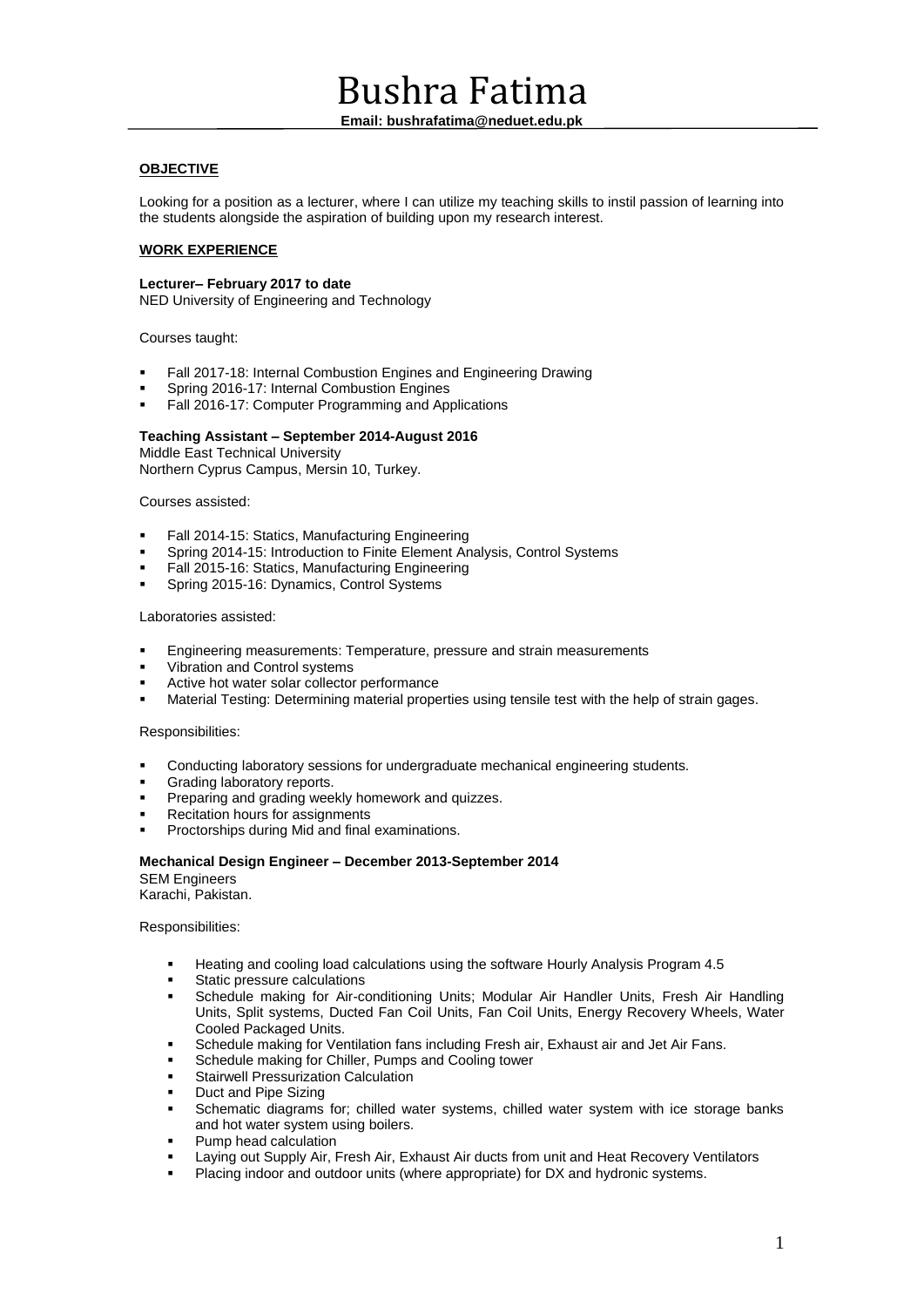Laying out refrigerant, chilled water, cooling water and drainage piping on the architectural plans

# **EDUCATION**

#### **MS in Sustainable Environment and Energy Systems – September 2014 – August 2016.**

Middle East Technical University Northern Cyprus Campus, Mersin 10, Turkey.

- Thesis Title: Modelling and Analysis of Multi-Walled Carbon Nanotube Reinforced Polymer **Composites**
- CGPa: 3.79/4.0

#### **BE in Mechanical Engineering – January 2010 – December 2013.**

NED University of Engineering and Technology

- Thesis Title: Design and Fabrication of micro Horizontal Axis Wind Turbine.
- Percentage: 84.15 %, among Top 10.

#### **A'Levels, August 2007 – June 2009**

The City School Gulshan Campus, Karachi. 4 A's

# **O'Levels, August 2005 – June 2007**

The City School Gulshan Girls Campus, Karachi. 7A's, 2 B's

# **INTERNSHIPS**

# **Unilever Pakistan Limited – May 2012 – July 2012.**

Research and Development

Responsibilities: Prepared a report compiling the materials used for the packaging of personal wash and laundry products and recommended the developments that could be done.

#### **Siemens Pakistan – December 2011 – January 2012.**

Energy Transmission Unit

Responsibilities: Visited switchboard, transformer and steel fabrication workshops and a Grid station at Defence. As an internship project, compiled a report on the processes being carried out.

# **COMPUTER SKILLS AND SOFTWARE**

- HAP software 4.5
- MS Excel
- MS Word
- MATLAB
- AutoCAD
- **Autodesk Inventor Professional**
- Pro Engineer
- ANSYS
- Marc Mentat 2013

# **SOCIAL SKILLS AND COMPETENCES**

- Hosted the annual Spring Festival and Egg drop competition held at NED University, 2013
- Participated in Design, Build and Fly Competition DBFC held at GIKI, 2013
- Participated in the Green Idea Challenge organized by ASHRAE, GIKI student chapter and qualified for the final round, March 2012
- Won the best poster design for Rocket Competition organized by student chapter of Society of Manufacturing Engineers (SME), 2011
- Hosted the Technical Paper Contest organized by ASHRAE,NED student chapter, 2011
- Participated in the Essay Competition organized by student chapter of Society of Manufacturing Engineers (SME), 2011
- Attended the NED Energy Recycle Drive workshop organized by student chapter of Society of Polymer and Petrochemical Engineers (SPPE), 2011
- Attended the Tiger training session organized by ASHRAE,NED chapter, 2011
- Participated in IBA pehchaan held at Liaquat National Hospital Auditorium, 2010
- Voluntary work at Sindh Institute of Urology and Transplantation, 2009
- Participated in International Kangroo Mathematics Contest, 2008
- Participated in Mathematics Grandeur 2004 and secured 1st position, 2004
- Member of Prefectorial Council, 2001-2002